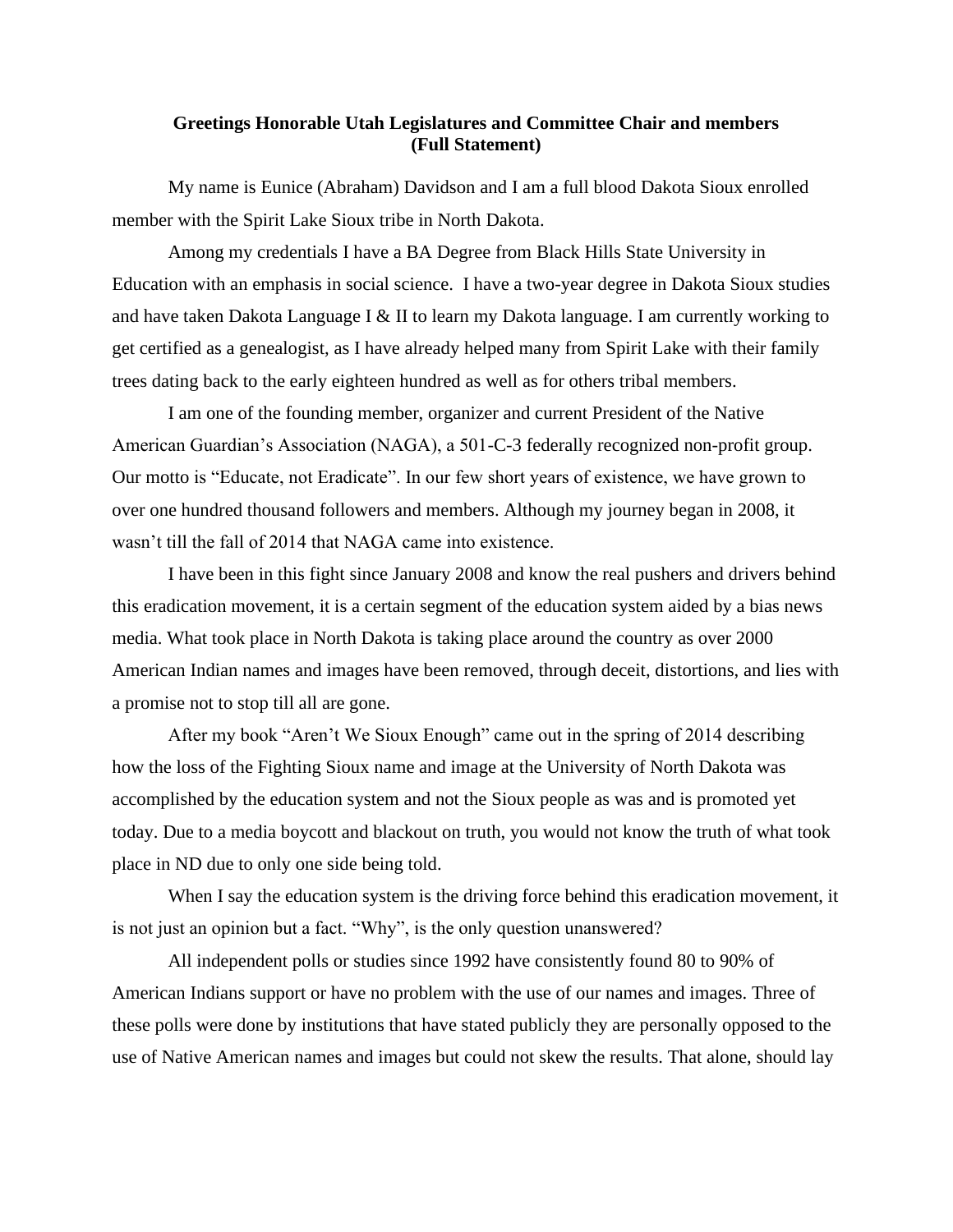this issue to rest but the education system continues to cloud the public's view through falsehoods, distortions, and selective voices.

NAGA's official journey began in January 2015 after sending letters in support to Paw Paw Michigan School Board and community as they debated on keeping the Redskin name and image, we were informed that a school board member who did not know me was fabricating who I was, She was telling the community that I was a fraud. Claiming "Eunice Davidson is a white lady who grew up as a foster child with no Indian blood and is only trying to sell her book" and nothing more.

During a 20-minute presentation to the Paw Paw School Board I challenged this school board member to examine my family tree going back to 1745 with federal documents proving my heritage to which she never responded or bothered to look. But that is the education system we fight today. After NAGA's presentation about truth and local history the Board voted to keep the name and image.

The opposition cannot counter our message, so they attack the messenger. As NAGA has visited communities from Skowhegan Maine to Cedar City Utah, where school boards refuse to meet with us and boycott our presentations except for one who will come to challenge not what we say but our right to say it. All places we have traveled to, we have encountered one or two Board members who selectively seek out and promote only American Indian voices that can be useful. These school boards use baseless and unfounded accusation, as they try to destroy the messenger because they cannot challenge the message.

Our message is simple "the majority of American Indians are proud of being American Indian" we also take pride in our ancestors who fought against all odds to ensure we are still here today. These names and images keep us alive even as we have become the smallest minority in a land that was once ours. One of the biggest questions I hear from Native Americans around the nation is "no one ever asked for our opinion". While another statement we've heard from many Native Americans "these people do not speak for me".

From the few in the Indian community, we are accused of being "Apples (red on the outside and white on the inside), sell outs, traitors" but they never address or challenge our message. From the non-Indian community, we are accused of being "bribed, fools, hypocrites, not Indian" but they go further by searching deep into our background for any negative accusation by anyone regardless of truth and then attack us on them. What is even worse is the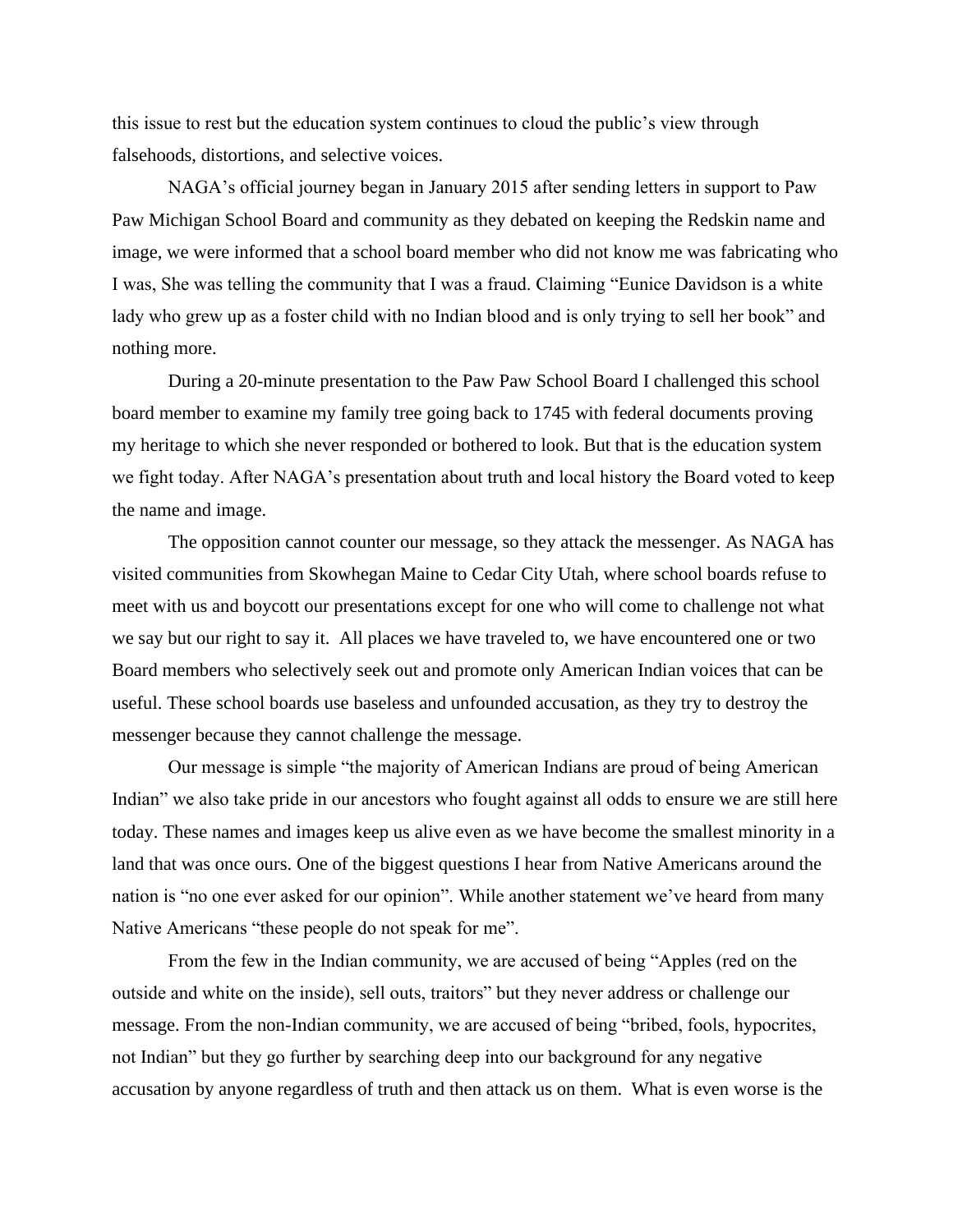education system is apparently coordinating these tactics with other communities from coast to coast. While we were giving our presentation in Skowhegan, Maine one of the school board members was making accusations against one of our leaders who wasn't along on that trip. He made claims that one of our representatives was accused of something he was never charged with and worst yet, this school board member already had him convicted.

As we were in Cedar City early February 2019 where personal unfounded attacks were leveled against all our presenters by a member of the school board, then Oxford Ohio two weeks later and Skowhegan Maine on February  $25<sup>th</sup>$ , 2019, followed by Driggs Idaho on in May 2019 where almost word for word these baseless and unfounded attacks were repeated showing clear evidence these attacks are coordinated by an education system and not by chance.

You will no doubt hear from a few tribal members opposed to the use of American Indian names and imagery, but they will all rely on propaganda produced through and education systems bent on our removal and will express little to no opinions of their own.

States Acts Raise Equal Protection Issues

These ban extend only to Native American themes and do not appear to cover other ethnic or historic groups (Patriots, Fighting Irish, Vikings, Crusaders, etc.). Native American groups and images are solely targeted by attempting to eliminate them from athletic contests

The United States Code, 42 U.S.C. §1983, prohibits a state government from unlawfully discriminating against a discrete minority group. Singling out Native Americans as a class of people that cannot be represented in public school imagery is *per se* discriminatory, under both the 14 th Amendment and Section 1983.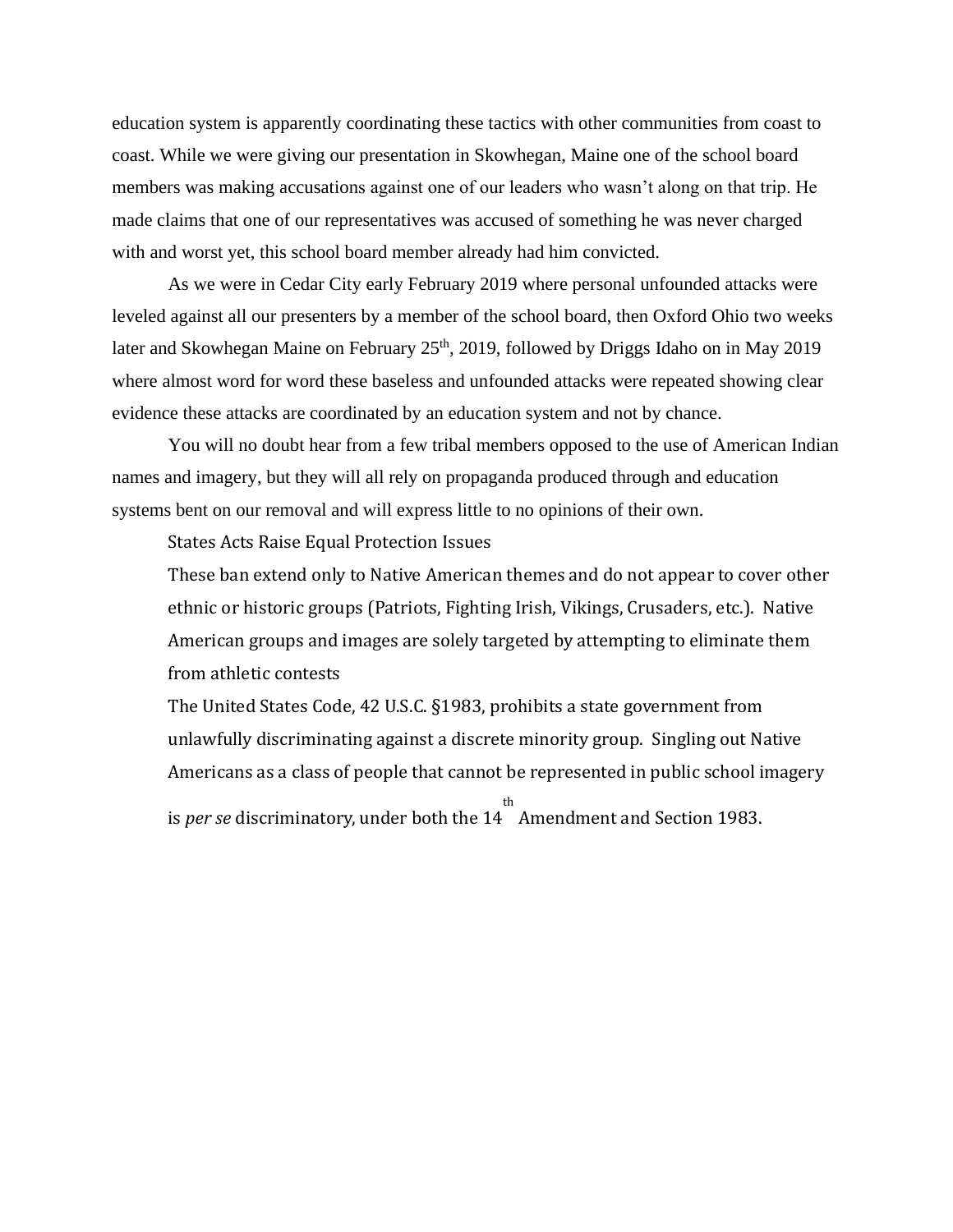## **Here are some attachments to back up my statement.**

First off, every independent poll or survey since 1992 (Washington Post, CBS, ESPN, Annenberg, USA, Sports Illustrated) have all concluded 80 to 90% of American Indians support or have no problem with the use of our names and images portrayed by sports teams, whether High Schools, University/Colleges, or Professional sports.

[https://www.usatoday.com/story/sports/nfl/2013/05/02/washington-redskins-name-poll](https://www.usatoday.com/story/sports/nfl/2013/05/02/washington-redskins-name-poll-associated-press-gfk/2131223/)[associated-press-gfk/2131223/](https://www.usatoday.com/story/sports/nfl/2013/05/02/washington-redskins-name-poll-associated-press-gfk/2131223/) (also sites 1992)

[https://www.si.com/vault/2002/03/04/8100154/the-indian-wars-the-campaign-against-indian](https://www.si.com/vault/2002/03/04/8100154/the-indian-wars-the-campaign-against-indian-nicknames-and-mascots-presumes-that-they-offend-native-americansbut-do-they-we-took-a-poll-and-you-wont-believe-the-results)[nicknames-and-mascots-presumes-that-they-offend-native-americansbut-do-they-we-took-a-poll](https://www.si.com/vault/2002/03/04/8100154/the-indian-wars-the-campaign-against-indian-nicknames-and-mascots-presumes-that-they-offend-native-americansbut-do-they-we-took-a-poll-and-you-wont-believe-the-results)[and-you-wont-believe-the-results](https://www.si.com/vault/2002/03/04/8100154/the-indian-wars-the-campaign-against-indian-nicknames-and-mascots-presumes-that-they-offend-native-americansbut-do-they-we-took-a-poll-and-you-wont-believe-the-results) (Sports Illustrated 2002)

<http://mcadams.posc.mu.edu/blog/Redskins.pdf> (2004 Annenberg Poll)

[https://www.usatoday.com/story/sports/nfl/2013/05/02/washington-redskins-name-poll](https://www.usatoday.com/story/sports/nfl/2013/05/02/washington-redskins-name-poll-associated-press-gfk/2131223/)[associated-press-gfk/2131223/](https://www.usatoday.com/story/sports/nfl/2013/05/02/washington-redskins-name-poll-associated-press-gfk/2131223/) (2013 combination of polls)

[https://www.cbssports.com/nfl/news/new-poll-finds-that-9-in-10-native-americans-not-offended](https://www.cbssports.com/nfl/news/new-poll-finds-that-9-in-10-native-americans-not-offended-by-redskins-name/)[by-redskins-name/](https://www.cbssports.com/nfl/news/new-poll-finds-that-9-in-10-native-americans-not-offended-by-redskins-name/) (2016 Washington Post Poll)

[https://www.newsbusters.org/blogs/culture/jay-maxson/2019/08/11/washington-posts-vargas](https://www.newsbusters.org/blogs/culture/jay-maxson/2019/08/11/washington-posts-vargas-disappointed-over-latest-poll-supporting)[disappointed-over-latest-poll-supporting](https://www.newsbusters.org/blogs/culture/jay-maxson/2019/08/11/washington-posts-vargas-disappointed-over-latest-poll-supporting) (2019 Washington Post Poll – Pride)

Three of these polls were conducted by institutions that expressed their personal view of opposing this use, but they could not skew the results. So any Legislation or Policy enactments passed to limit or abolish this use is a direct attack on the American Indian and nothing more. It is under any definition of the word "Discrimination" and a violation of the 14TH Amendment.

You will no doubt here attacks on the word Redskins and what it supposedly refers to, these claims are all false. The word or description in fact comes from the lips of our ancestors as they described us when talking to the White Skins dating back before there even was a USA. It never meant Scalping or Bounties as falsely claimed today. There is nothing wrong with use of the Redskin name which is also supported by the vast majority of American Indians.

You will hear the term MASCOT used over and over by these people whether Indian or non-Indian. In truth, there are few to none of the institutions under attack that actually have a "Mascot". They do have honorable and respectful names and images that refer to the first people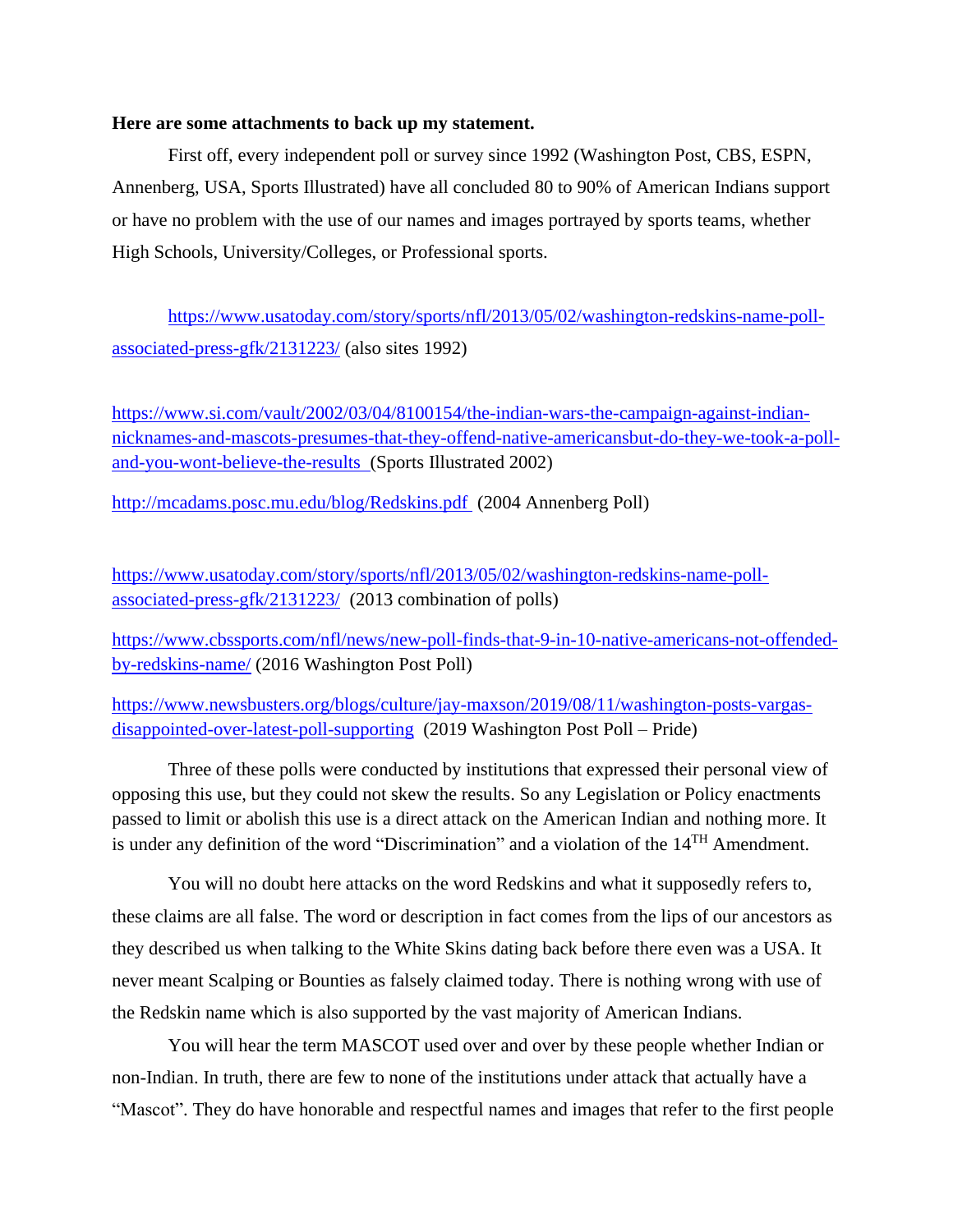of this land. But this truth does not fit the false narrative created by these individuals so "Mascot" is used for a distraction and shock purposes only, even though it does not apply to the institutions under attack.

You will hear about the APA resolution opposing these names and images with focus on Stephanie Fryberg, but if you take the time to read her 2002 dissertation paper you will find it was a study to reach a predetermined conclusion. It did not look for truth and lacks all the required standard information for a valid study. That is why you will be hard pressed to find any peer-reviews of the so-called study; it was and is just a personal opinion directed and over saw by non-Indians with a clear bias. You will also find all of these so-called studies were guided and oversaw by educators who had worked for years for the removal of American Indian identity.

When reading the 2002 Angela LaRocque so-called study, again you will not be informed of how she determined participants or why only negative information is given. For the record, at the time of the so-called study, there were over 400 Native students attending the University of which she choose 33.

You will hear how all tribes oppose the use of our names and images, but they will not and cannot supply any evidence to this false claim. There is but one tribe that allowed full participation by its members. That tribe was the tribe I belong to "Spirit Lake Sioux Tribe" and the result of that 2009 tribe-wide vote was in the largest turnout ever "(90%) and where just over 67% voted in favor of keeping the Fighting Sioux name and logo at the University of North Dakota. This validates the 2002 Sports Illustrated poll which also which found 67% of those living on Reservation supported the continued use of the Washington Redskin name and image, and where over-all 9 out of 10 American Indians also supported this use.

We in ND battled our tribal leadership or Chairperson even through the tribal courts to allow tribal membership our Constitutional rights to a vote, and in the end we were successful in forcing the tribe to allow a vote.

Other tribes such as our sister tribe of Standing Rock were not successful where 1004 (57%) members signed a petition to have the chance for their voice to be heard, but they were denied through a 2008 Tribal Resolution and the 2010 petition still sits on a shelf collecting dust. So in fact, many tribal leaders do not speak for their tribal membership but over them instead.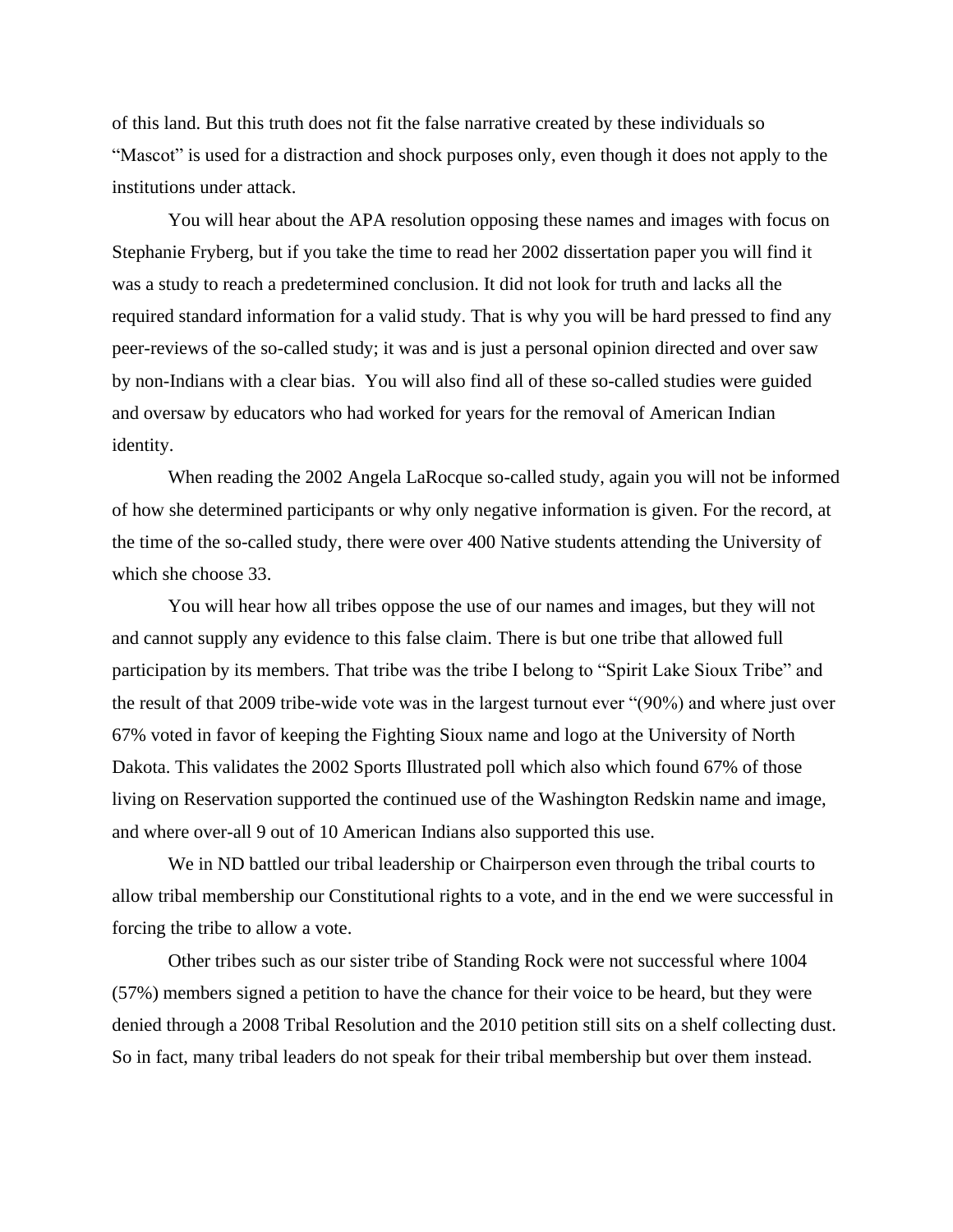As we are in Utah, you have the Utah Utes approval of your University name and if I am not mistaken they themselves have stated "it keeps us relevant and without it we will disappear".

As NAGA has become a threat to this movement to eradicate the American Indian, we are now under constant personal attacks by the handful of Indians you have no doubt heard from some and also by Public School Boards and the Education System. Here again, they cannot defeat our message so they are left to attacking us and our organization on a personal levels.

We also have encountered a blackout or boycott on our message by the media as they promote the propaganda pushed by the education system. These are not assumptions but proven facts backup by years of research of which I have supplied just a sample of.

Go to any reservation and you will find Tribal members wearing the very apparel now under attack and also the Tribal schools using almost identical names and images. If these names and images are so harmful, why would almost every reservation use them? Do you truly believe we as American Indians do not care about our children?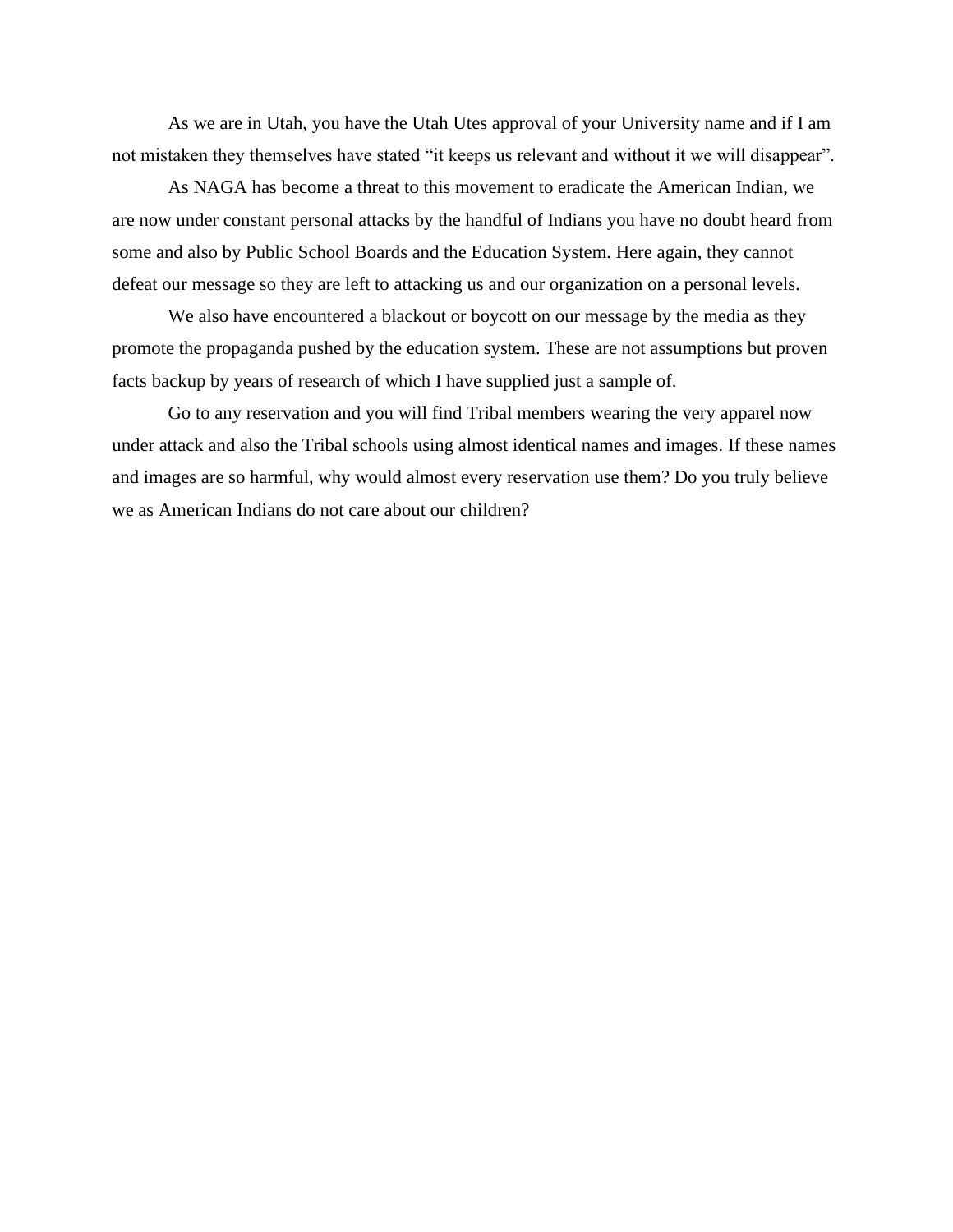## **For the record**

As I do not expect you to just take my word for all this, so I have supplied some back-up material in the form of access to my book (which lays out the Education System's role in removing names and images) with information that has never been challenged by those it sources, local newspaper accounts as well as nationally (which show a twisting of the truth) clearly showing bias by the local and national media, independent polls all reaching the same conclusion of 80 to90% of American Indians support or have no problem with this use, court documents (State and Federal) where the American Indian are denied Standing by the education system (wanting to silence the American Indian), the actual vote tally from the only tribe to allow its membership full participation with the stats proving the participation numbers, the total deceit and manipulation by the education system, the actual desire of this eradiation movement and its goal, the assistance to this eradication movement by the Education System, but as I cannot prove motive, for that is in the heads of those pushing this movement and I unlike them cannot read minds, but their actions tell the true story.

- Copy of "Aren't We Sioux Enough" [https://www.amazon.com/s?k=Aren%27t+we+Sioux+Enough&ref=nb\\_sb\\_noss](https://www.amazon.com/s?k=Aren%27t+we+Sioux+Enough&ref=nb_sb_noss)
- Polls by SI 2002, Annenberg 2004, AP/GFK 2013 which also references a poll from 1992 conducted by the Washington Post and CBS, Washington Post 20016 and the 2019 Washington poll all concluding 80 to 90% support by the American Indian community.
- Statements by American Indians describing themselves as Red People or Red Skins from 1769 set of "talks", or letters, from chiefs of the [Piankeshaw](https://en.wikipedia.org/wiki/Piankeshaw) to an English officer at [Fort](https://en.wikipedia.org/wiki/Fort_de_Chartres)  [de Chartres.](https://en.wikipedia.org/wiki/Fort_de_Chartres) One letter included "*si quelques peaux Rouges*", which was translated as *"if any redskins"*, and the second included "*tout les peaux rouges*", which was translated as *"to all redskins"* Ives Goddard *<https://en.wikipedia.org/wiki/Redskin> Meet Darrell – from today and why they support the name Redskin*  <https://www.facebook.com/Redskinsfacts/videos/733485503402835/> *Testimonies from American Indians*<https://www.facebook.com/Redskinsfacts/videos/702419659842753/>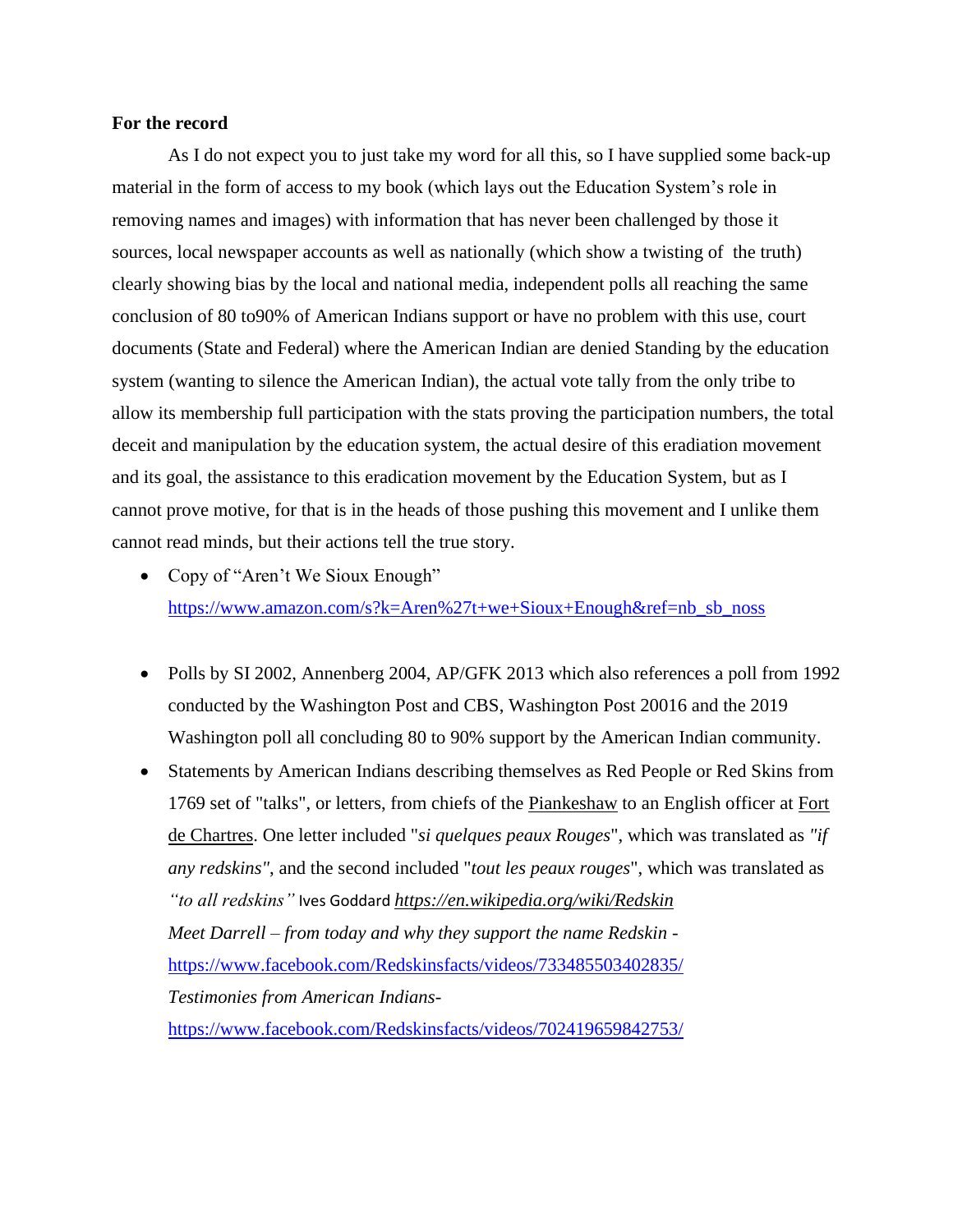- 1812, 15 and 22 This term appeared in an August 22, 1812, meeting between President [James Madison](https://en.wikipedia.org/wiki/James_Madison) and a delegation of chiefs from western tribes. There, the response of [Osage](https://en.wikipedia.org/wiki/Osage_Nation) chief "No Ears" (Osage: *Tetobasi*) to Madison's speech included the statement, *"I know the manners of the whites and the red skins,"* while French Crow, principal chief of the Wahpekute band of [Santee Sioux,](https://en.wikipedia.org/wiki/Santee_Sioux_Reservation) was recorded as having said, *"I am a red-skin, but what I say is the truth, and notwithstanding I came a long way I am content, but wish to return from here."* Ives Goddard *<https://en.wikipedia.org/wiki/Redskin>*
- 1812, 15 and 22 translations by "The Western Journal July1815, Weekly Register Baltimore October 1815, The Missouri Gazette July 1815, The Daily National Intelligencer February 1822,
- The definitions of Mascots versus logo or symbol
- Excerpts from the Fryberg dissertation used by the APA which does not state how participants were chosen or why only negative information was presented. [http://www.indianmascots.com/ex-17---fryberg-final\\_disse.pdf](http://www.indianmascots.com/ex-17---fryberg-final_disse.pdf) <https://www.apa.org/pi/oema/resources/affective-difference.pdf>
- Judges 2006 ruling against the NCAA
- Change of Lawsuit direction by the State Board Higher Ed July 2007 and from that point on everything was done in secret.
- October 2007 Settlement which increased exemption requirement in a Lawsuit that was going to be won to insuring a loss
- Statement from the NCAA Senior Vice President Bernard Franklin
- The December 2007 statement from the ND Higher Ed System wanting to scuttle the settlement 3 years ahead of the settlement deadline
- The May  $8<sup>th</sup>$ , 2008 Standing Rock resolution to deny its members their Constitutional rights to a vote and the Legal opinion from the Tribal Attorney December 2009 that the Resolution was un-Constitutional
- Attempts to stop SL 2009 vote by the Chairwoman's son through the court aided by the education system
- The 2009 Spirit Lake vote and data from the Federal Government proving out of over 1200 Eligible Tribal Voters over 67% voted support for the name and image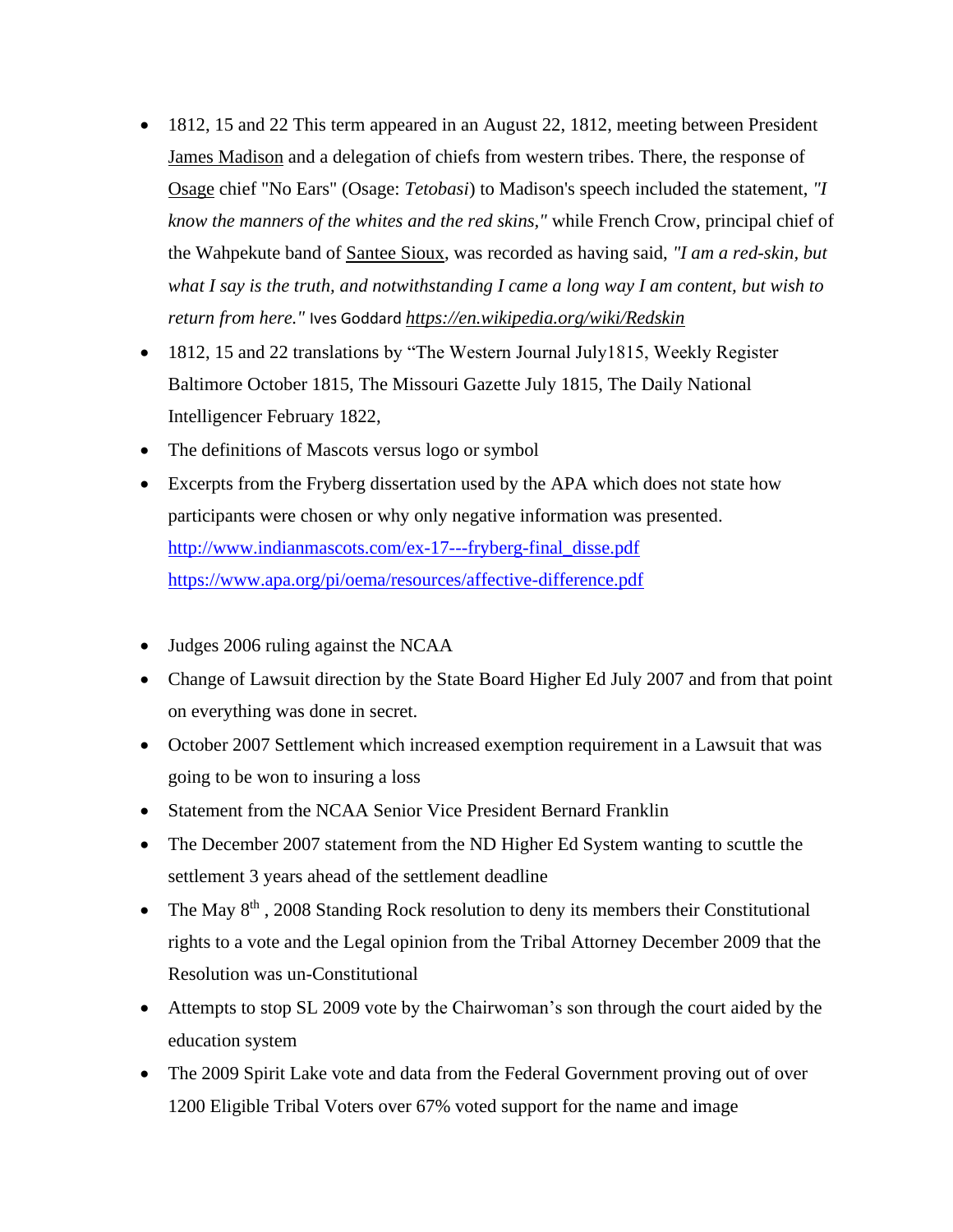- The education systems response to the SL vote calling tribal members hypocrite's and lacking level headedness
- May  $14<sup>th</sup>$  2009 State Board decision three weeks after SL's vote to disregard it Spirit Lake and retire the name and image
- The 2009 injunction against the State Board by the Sioux people
- Arguments by the Higher Ed System in the court battles in District and ND Supreme Court 2009 and 10 the Sioux have no Standing
- The 2010&11 testimony from the Sioux people getting a State Law passed keeping the name and image in place
- The Legislative process repealing the law 9 months later through the Education Systems manipulation of facts without any Indian support.
- The 2011 Federal Lawsuit again the NCAA by Spirit Lake Tribe
- The obstacles placed in front of the Sioux peoples as we worked for a State-wide vote by the Education System in 2012.
- The absolute lies and distortions prepared by the Education System using a quarter million dollars add campaign to insure voting down of the 2012 Sioux peoples Initiated Measure to keep the name and image
- The actual 2012 threat made against the Sioux people by the Education System if they persist to fight for truth and honor
- The 2012 Oregon Pubic School Board attempt to ban Native names and images from tribal schools
- The 2015 South Dakota resolution making teach any American Indian history K-12 optional
- The 2018 success by the Oregon School Board in making the tribes change their names and images.
- The 2019 ban on American Indian names and images from any Public institution in Maine
- These bans extend only to Native American themes and do not appear to cover other ethnic or historic groups (Patriots, Fighting Irish, Vikings, Crusaders, etc.). Native American groups and images are solely targeted by attempting to eliminate them from athletic contests